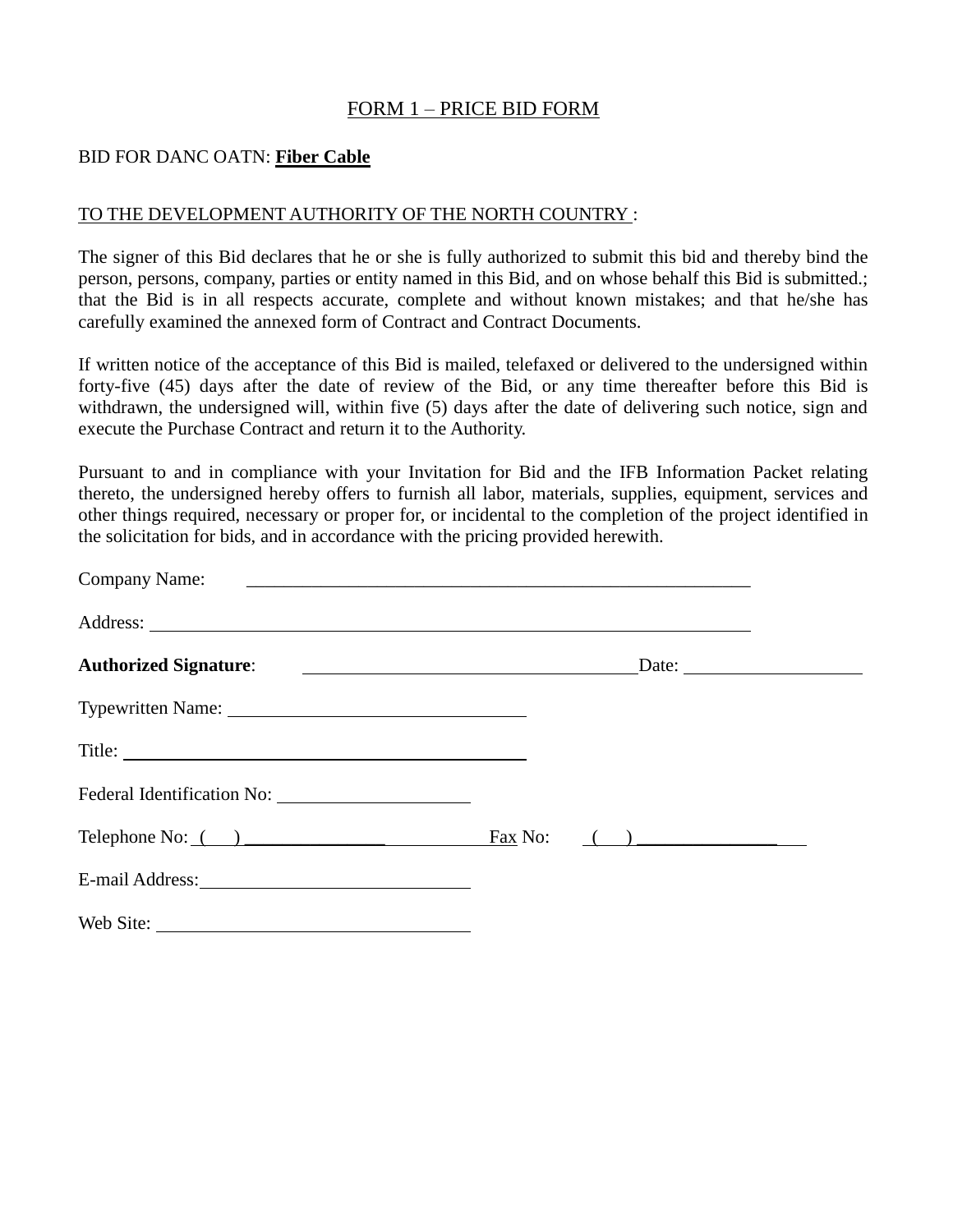## **FORM 2 – PRICE SHEETS**

Please price the following items on a total and a per foot unit basis as shown on the forms below. The price must remain fixed for the duration of the contract.

# **IFB OATN 08-02-11**

# **SEGMENT 10 OPTICAL FIBER REQUIREMENTS**

1) Corning SMF-28e+ or equivalent and meet ITU-T G.652 specifications.

2) Cable will be Single-Mode, non-metallic, gel-filled, loose tube cable construction

3) Must have "DANC 1-888-669-3282" Imprinted on all cable sheaths and reel number

must be printed on all reels.

| <b>REEL#</b>            | <b>FOOTAGE</b><br><b>REQUIRED</b> | <b>FIBER TYPE</b> | <b>STRAND COUNT</b> | <b>PRICE</b> | Per Foot<br><b>Price</b> | <b>SHIP DATE</b> |
|-------------------------|-----------------------------------|-------------------|---------------------|--------------|--------------------------|------------------|
| 1                       | 25,000                            | SMF-28E PLUS      | 96                  |              |                          |                  |
| $\overline{2}$          | 25,000                            | SMF-28E PLUS      | 96                  |              |                          |                  |
| $\overline{\mathbf{3}}$ | 25,000                            | SMF-28E PLUS      | 96                  |              |                          |                  |
| 4                       | 25,000                            | SMF-28E PLUS      | 96                  |              |                          |                  |
| 5                       | 10,000                            | SMF-28E PLUS      | 96                  |              |                          |                  |
| $6\phantom{1}6$         | 25,000                            | SMF-28E PLUS      | 24                  |              |                          |                  |
| 7                       | 25,000                            | SMF-28E PLUS      | 72                  |              |                          |                  |
| 8                       | 25,000                            | SMF-28E PLUS      | 72                  |              |                          |                  |
| $\boldsymbol{9}$        | 25,000                            | SMF-28E PLUS      | 72                  |              |                          |                  |
| 10                      | 25,000                            | SMF-28E PLUS      | 72                  |              |                          |                  |
| 11                      | 15,000                            | SMF-28E PLUS      | 72                  |              |                          |                  |
| 12                      | 25,000                            | SMF-28E PLUS      | 96                  |              |                          |                  |
| 13                      | 26,000                            | SMF-28E PLUS      | 96                  |              |                          |                  |
| 14                      | 20,000                            | SMF-28E PLUS      | 36                  |              |                          |                  |
| 15                      | 25,000                            | SMF-28E PLUS      | 96                  |              |                          |                  |
| 16                      | 25,000                            | SMF-28E PLUS      | 96                  |              |                          |                  |
| 17                      | 25,000                            | SMF-28E PLUS      | 96                  |              |                          |                  |
| 18                      | 25,000                            | SMF-28E PLUS      | 72                  |              |                          |                  |
| 19                      | 20,000                            | SMF-28E PLUS      | 72                  |              |                          |                  |
| 20                      | 25,000                            | SMF-28E PLUS      | 72                  |              |                          |                  |
| 21                      | 25,000                            | SMF-28E PLUS      | 72                  |              |                          |                  |
| 22                      | 25,000                            | SMF-28E PLUS      | 96                  |              |                          |                  |
| 23                      | 25,000                            | SMF-28E PLUS      | 72                  |              |                          |                  |
| 24                      | 25,000                            | SMF-28E PLUS      | 96                  |              |                          |                  |
| 25                      | 30,000                            | SMF-28E PLUS      | 96                  |              |                          |                  |
| 26                      | 25,000                            | SMF-28E PLUS      | 72                  |              |                          |                  |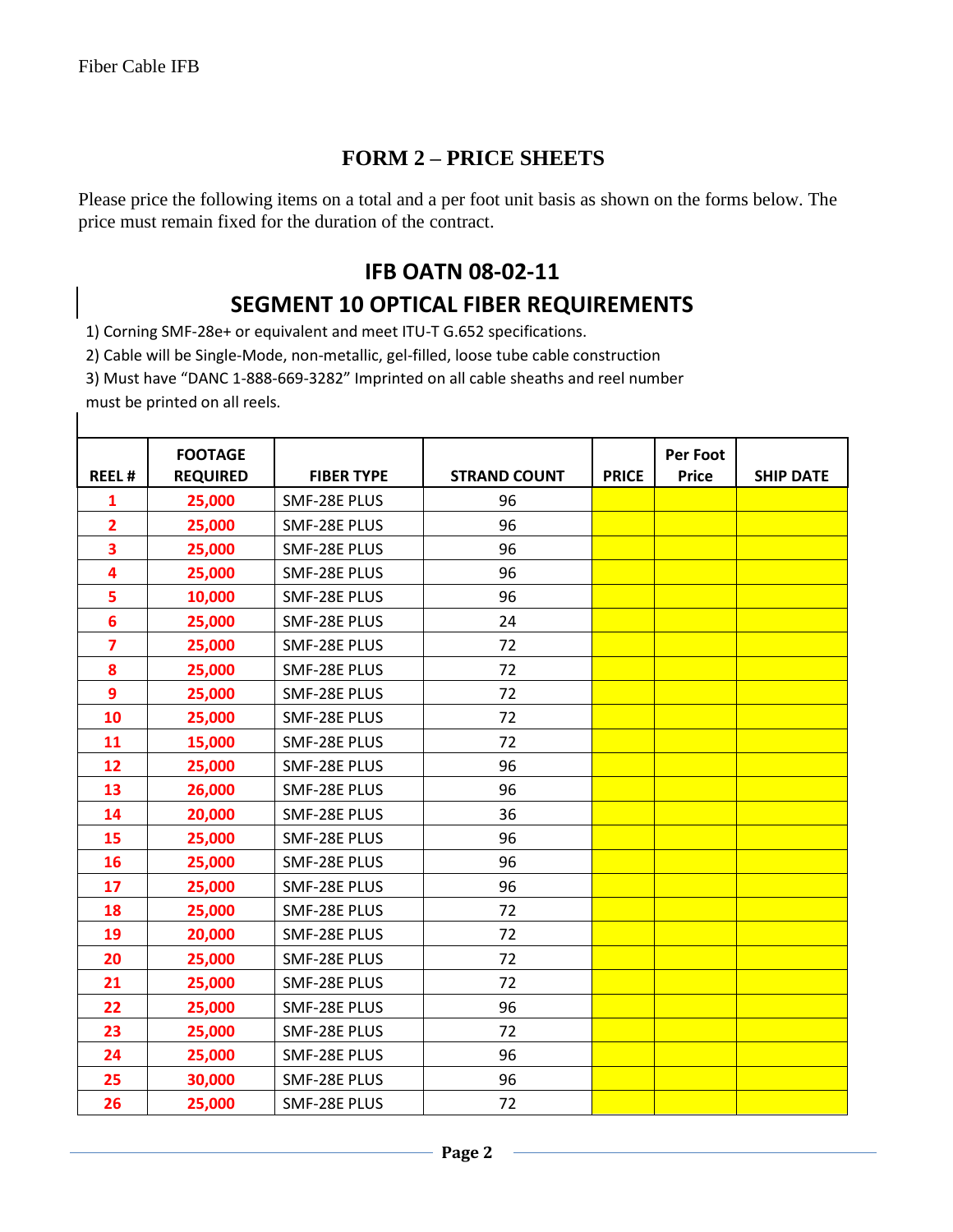| 27           | 25,000    | SMF-28E PLUS | 72 |  |  |
|--------------|-----------|--------------|----|--|--|
| 28           | 25,000    | SMF-28E PLUS | 72 |  |  |
| 29           | 25,000    | SMF-28E PLUS | 72 |  |  |
| 30           | 15,000    | SMF-28E PLUS | 72 |  |  |
| 31           | 25,000    | SMF-28E PLUS | 24 |  |  |
| 32           | 20,000    | SMF-28E PLUS | 24 |  |  |
| 33           | 25,000    | SMF-28E PLUS | 96 |  |  |
| 34           | 25,000    | SMF-28E PLUS | 96 |  |  |
| 35           | 10,000    | SMF-28E PLUS | 12 |  |  |
| 36           | 25,000    | SMF-28E PLUS | 96 |  |  |
| 37           | 15,000    | SMF-28E PLUS | 96 |  |  |
| 38           | 30,000    | SMF-28E PLUS | 96 |  |  |
| 39           | 30,000    | SMF-28E PLUS | 96 |  |  |
| 40           | 25,000    | SMF-28E PLUS | 72 |  |  |
| 41           | 26,000    | SMF-28E PLUS | 72 |  |  |
| 46           | 20,000    | SMF-28E PLUS | 72 |  |  |
| 47           | 20,000    | SMF-28E PLUS | 72 |  |  |
| 48           | 30,000    | SMF-28E PLUS | 72 |  |  |
| 49           | 40000     | SMF-28E PLUS | 36 |  |  |
| 50           | 30,000    | SMF-28E PLUS | 36 |  |  |
| 51           | 25,000    | SMF-28E PLUS | 36 |  |  |
| 52           | 15,000    | SMF-28E PLUS | 36 |  |  |
| <b>TOTAL</b> | 1,127,000 |              |    |  |  |

Note: Yellow highlighted area must be filled in by bidder.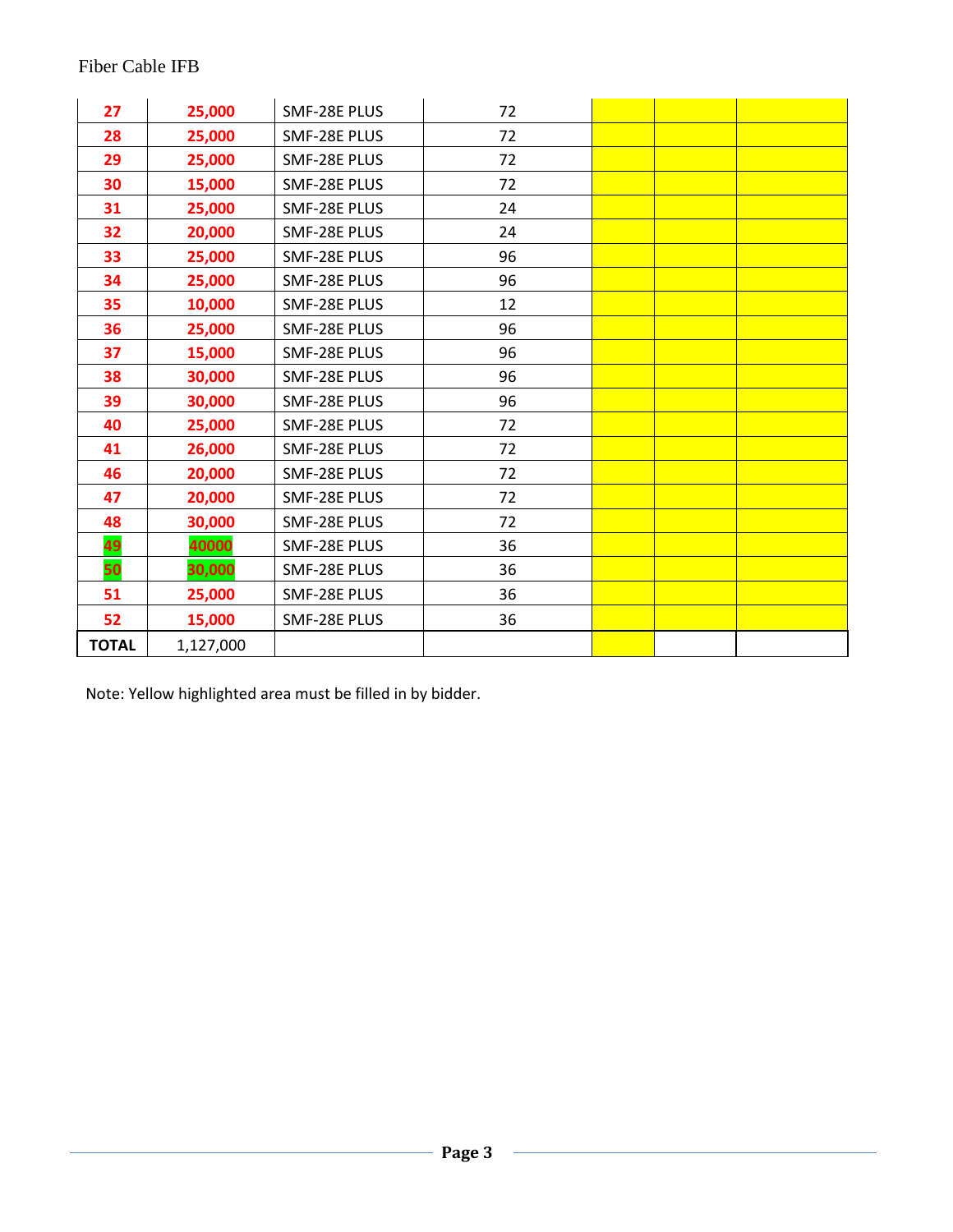#### FORM 3 - NON-COLLUSIVE BIDDING CERTIFICATE

- (a) By submission of this Bid, each Bidder and each person signing on behalf of any Bidder certifies, and in the case of a joint Bid each party thereto certifies as to its own organization, under penalty of perjury, that to the best of his knowledge and belief:
	- 1. The prices in this Bid have been arrived at independently without collusion, consultation, communication or agreement, for the purpose of restricting competition, as to any matter relating to such prices with any other Bidder or with any competitor;
	- 2. Unless otherwise required by law, the prices which have been quoted in this Bid have not been knowingly, disclosed by the Bidder and will not knowingly be disclosed by the Bidder prior to opening, directly or indirectly, to any other Bidder or to any competitor; and
	- 3. No attempt has been made or will be made by the Bidder to induce any other person, partnership or corporation to submit or not to submit a Bid for the purpose of restricting competition.
- (b) A Bid shall not be considered for award nor shall any award be made where (a) 1., 2., and 3., above have not been complied with; provided, however, that if in any case the Bidder cannot make the foregoing certification, the Bidder shall so state and shall furnish with the Bid a signed statement which sets forth in detail the reasons therefore. Where (a) 1., 2., and 3., above have not been complied with the Bid shall not be considered for award nor shall any award to be made unless the head of the purchasing unit of the political subdivision, public department, agency or official thereof to which the Bid is made, or his designee determines that such disclosure was not made for the purpose of restricting competition.
- (c) The fact that a Bidder (a) has published price lists, rates, or tariffs covering items being procured, (b) has informed prospective customers of proposed or pending publication of new or revised price lists for such items, or (c) has sold the same items to other customers at the same prices being Bid, does not constitute, without more, a disclosure within the meaning of paragraph (a) of this certification.
- (d) Any Bid hereafter made to any political subdivision of the State or any public department, agency or official thereof by a corporate Bidder for work or services performed or to be performed or goods sold or to be sold, where competitive Bid is required by statute, rule, regulation, or local law, and where such Bid contains the certification referred to in subdivision one of the section, shall be deemed to have been authorized by the board of directors of the Bid, and such authorization shall be deemed to include the signing and submission of the Bid and the inclusion therein of the certificate as to non-collusion as the act and deed of the corporation.

| <b>Company Name:</b> |  |
|----------------------|--|
|                      |  |

By:  $\qquad \qquad$ Title: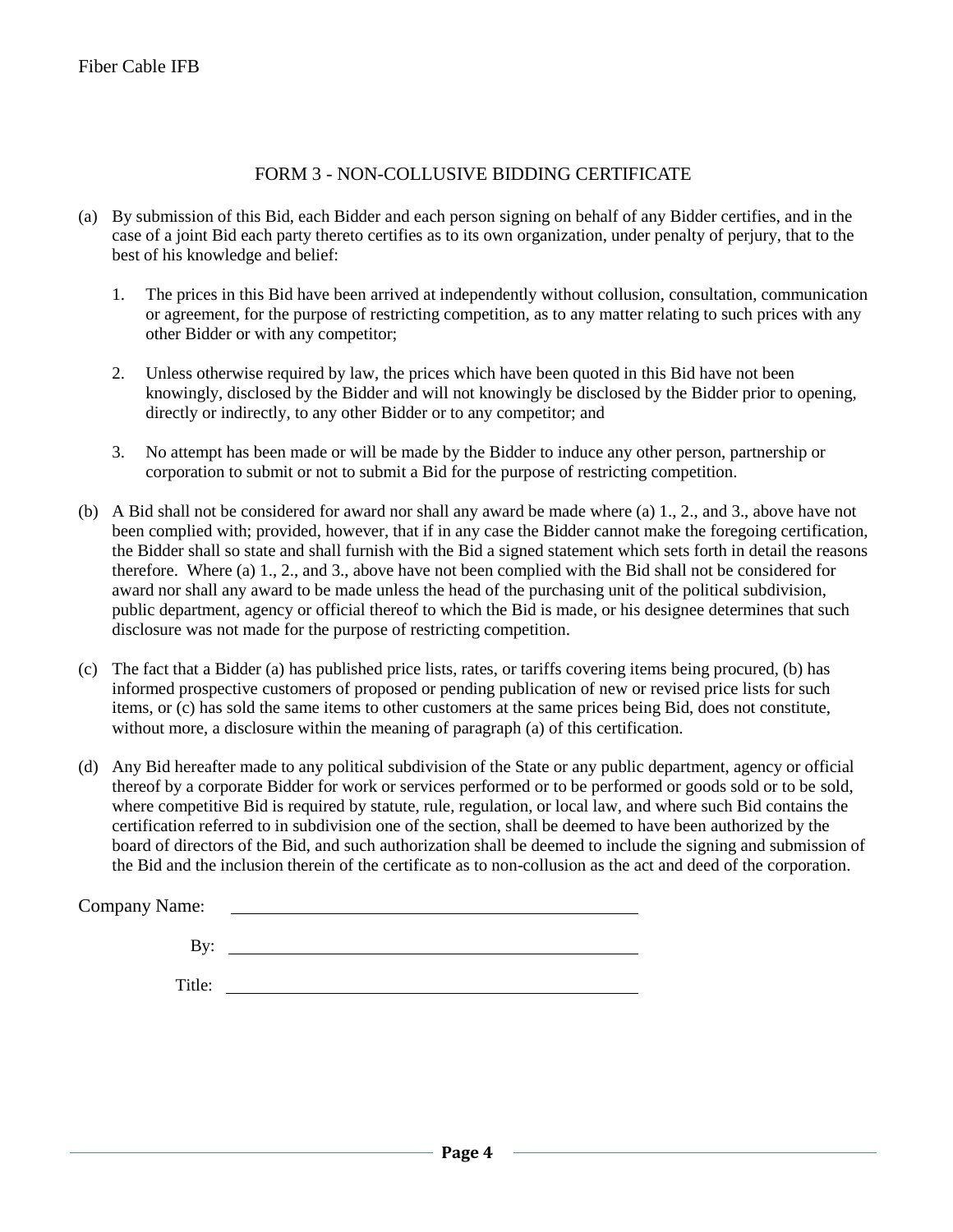### FORM 4 - CERTIFICATION PURSUANT TO EXECUTIVE ORDER NO. 127

The following persons or organizations are or will be retained, employed or designated on behalf of the Bidder to attempt to influence this procurement process, involving an interest in the Authority's real property, with their financial interest noted:

(If no people are or will be retained, employed or designated on behalf of the Bidder as described above, then check this box  $\Box$  and sign the form below.

| Name, Address and | Place of Principal | Occupation | <b>Financial Interest</b> |
|-------------------|--------------------|------------|---------------------------|
| Phone Number      | Employment         |            | (Yes or No)               |
| 1)                |                    |            |                           |
| 2)                |                    |            |                           |
| 3)                |                    |            |                           |
| 4)                |                    |            |                           |
| 5)                |                    |            |                           |
| 6)                |                    |            |                           |

The Bidder shall notify the Authority, in advance, or additions to this list. The Bidder has not, within the past five (5) years, received a finding of non-responsibility by any State agency due to intentionally providing false or incomplete information with respect to Executive Order No. 127.

Certification. The Bidder certifies that all information provided under Executive Order No. 127 is complete, true and accurate.

Bidder Signature

\_\_\_\_\_\_\_\_\_\_\_\_\_\_\_\_\_\_\_\_\_\_\_\_\_\_\_\_\_\_\_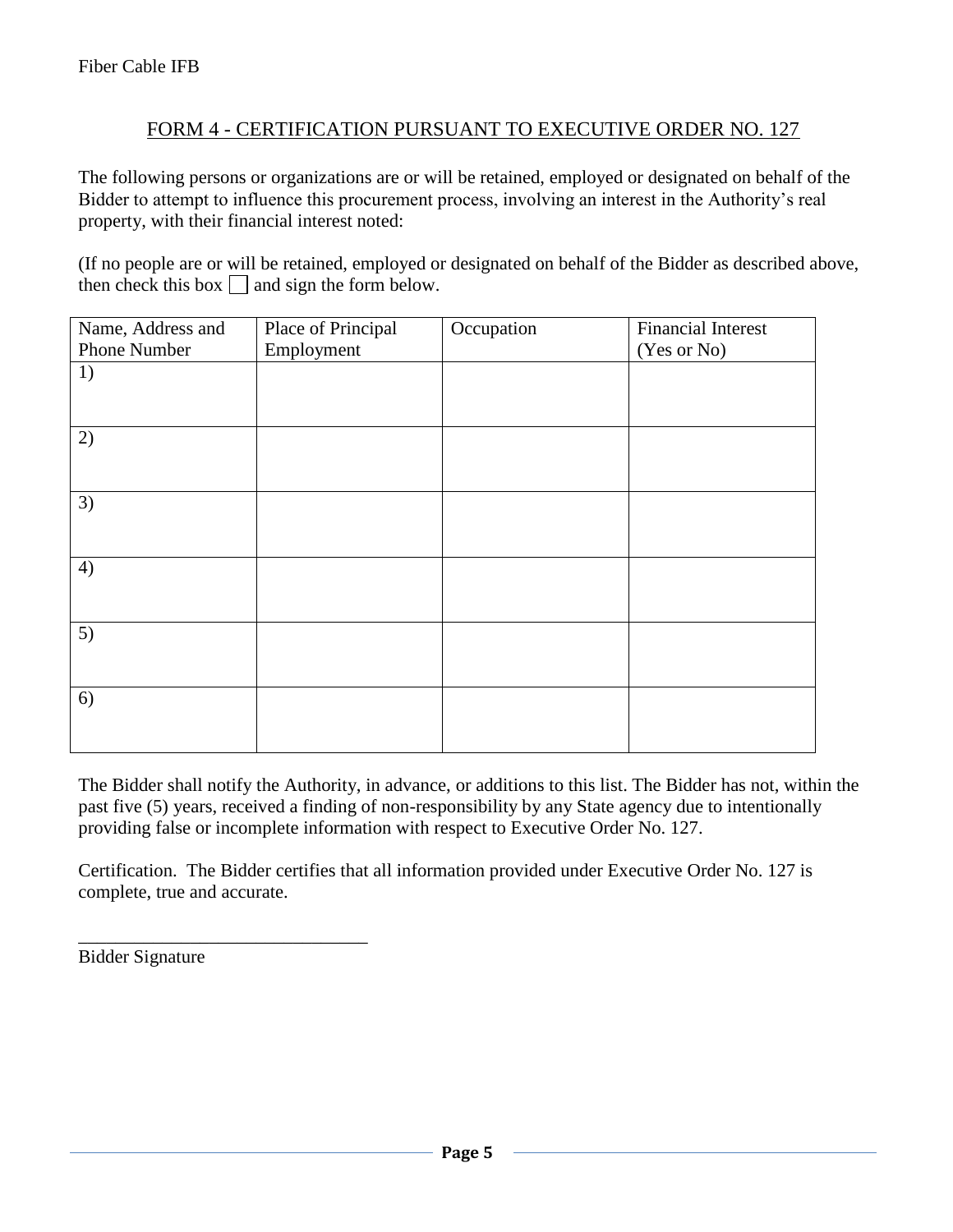### FORM 5 – BID SECURITY FORM

Please indicate the form of bid security included with this bid by completing the correct item below.

Bid security is submitted in the following form and amount:

| cash in the amount of $\frac{1}{2}$ [100] $\frac{1}{2}$ [100] $\frac{1}{2}$ [100] $\frac{1}{2}$ [100] $\frac{1}{2}$ [100] $\frac{1}{2}$ [100] $\frac{1}{2}$ [100] $\frac{1}{2}$ [100] $\frac{1}{2}$ [100] $\frac{1}{2}$ [100] $\frac{1}{2}$ [100] $\frac{1}{2}$ [100] $\frac{1}{2$                        |                        |
|-----------------------------------------------------------------------------------------------------------------------------------------------------------------------------------------------------------------------------------------------------------------------------------------------------------|------------------------|
| certified check No. $\frac{1}{2}$ in the amount of $\frac{1}{2}$ $\frac{1}{2}$ $\frac{1}{2}$ $\frac{1}{2}$ $\frac{1}{2}$ $\frac{1}{2}$ $\frac{1}{2}$ $\frac{1}{2}$ $\frac{1}{2}$ $\frac{1}{2}$ $\frac{1}{2}$ $\frac{1}{2}$ $\frac{1}{2}$ $\frac{1}{2}$ $\frac{1}{2}$ $\frac{1}{2}$ $\frac{1}{2}$ $\frac{$ |                        |
|                                                                                                                                                                                                                                                                                                           |                        |
|                                                                                                                                                                                                                                                                                                           |                        |
| Letter of credit in the amount of \$                                                                                                                                                                                                                                                                      |                        |
|                                                                                                                                                                                                                                                                                                           | financial institution. |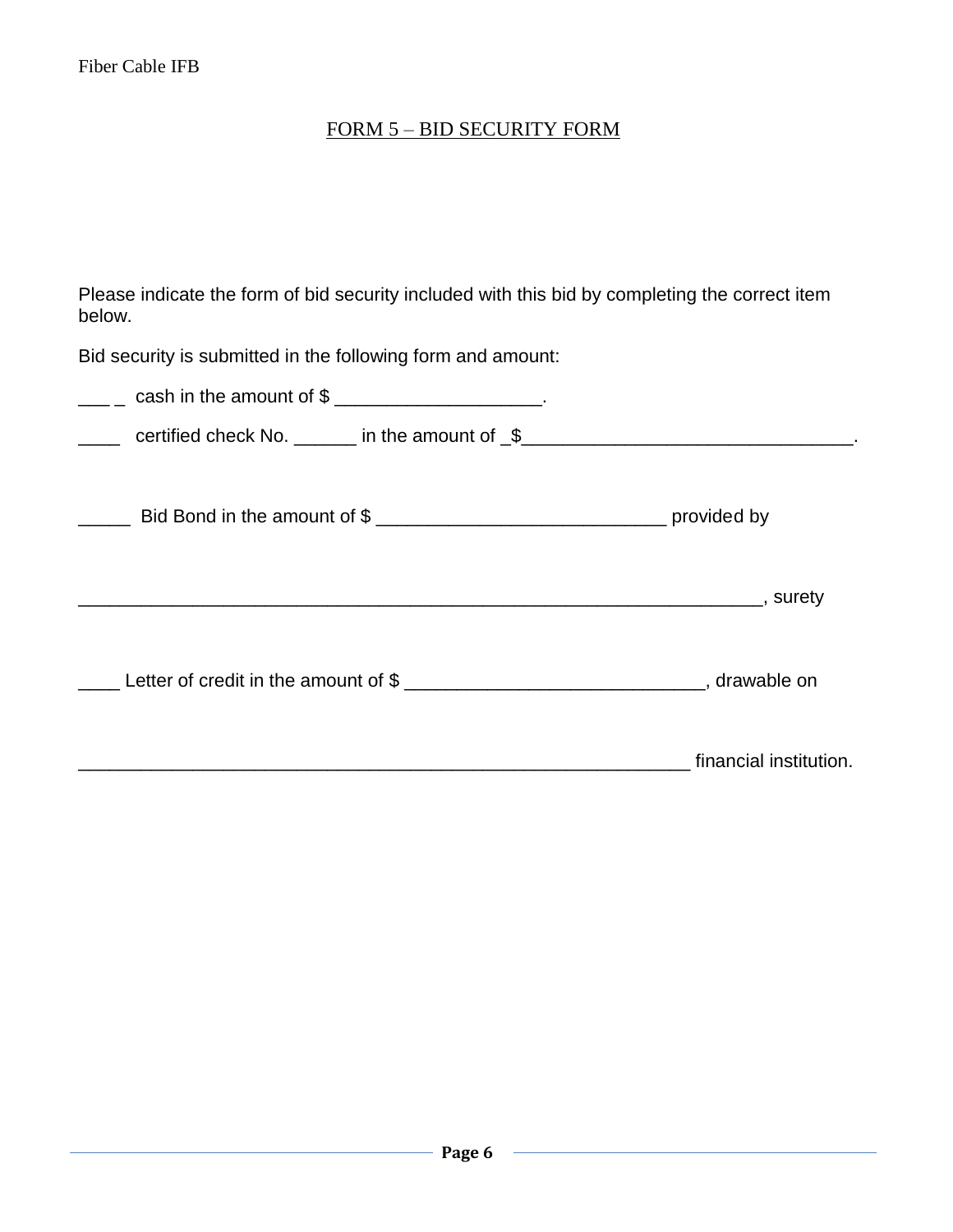# FORM 6 – INSURANCE CERTIFICATE

Proof of insurance is required upon notification of award. All bidders are subject to the Insurance Requirements as shown in the "Standard Terms, Conditions and Clauses", Part II, Section 39, attached as Appendix B.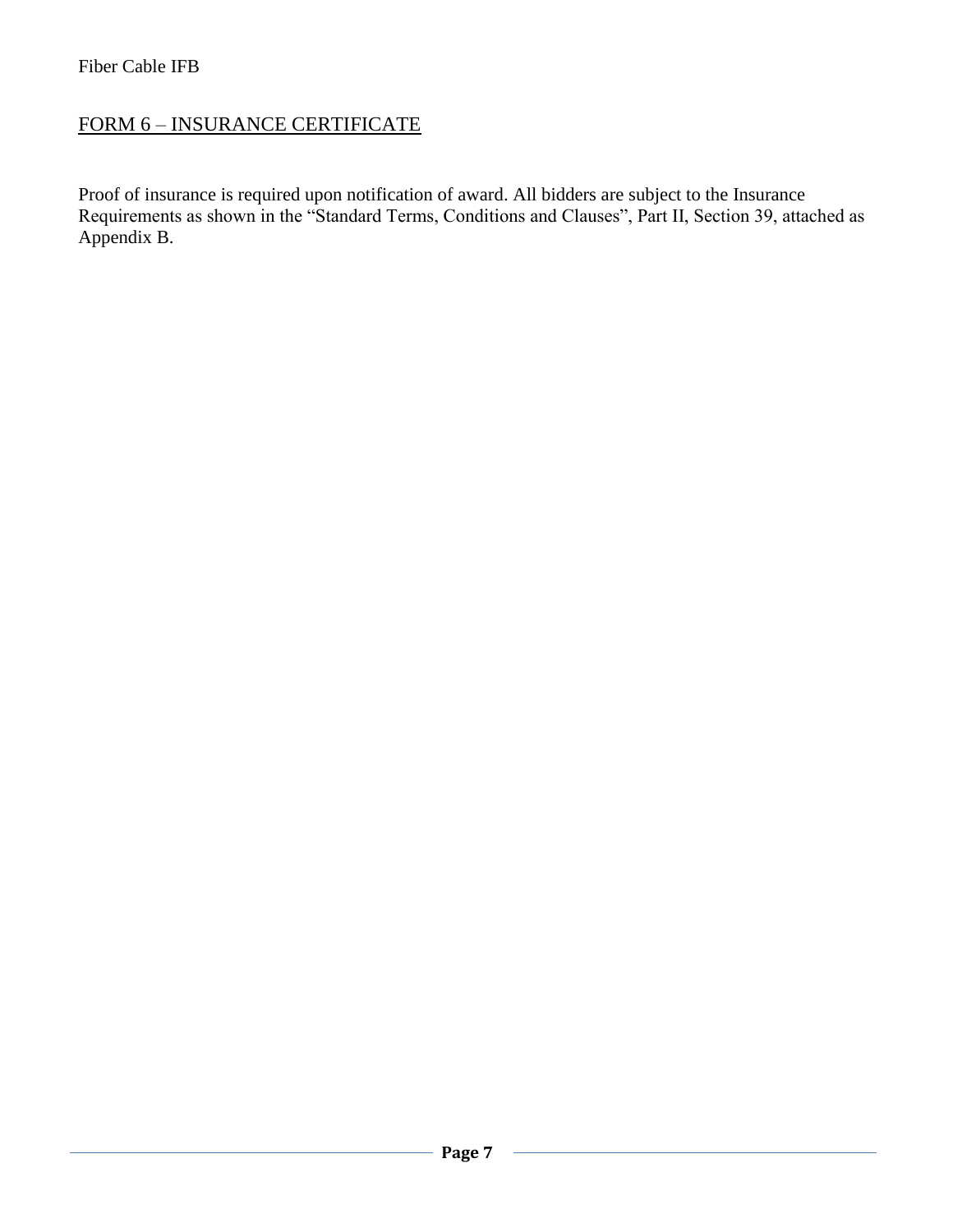# **Form 7 – Statement of Qualifications**

In the tables below, please list 3 projects that were of similar size and scope as this project. Note whether federal or state grant funds were used to complete the project.

Project 1

| ◡<br><b>Project Description</b> |  |
|---------------------------------|--|
|                                 |  |
| Location                        |  |
| Federal or State                |  |
| Funds Used? (Yes or             |  |
| No)                             |  |

#### Project 2

| $\ldots$ , $\ldots$ $\ldots$ |  |
|------------------------------|--|
| <b>Project Description</b>   |  |
| Location                     |  |
| Federal or State             |  |
| Funds Used? (Yes or          |  |
| No)                          |  |

Project 3

| $\sim$ $\sim$ $\sim$ $\sim$<br><b>Project Description</b> |  |
|-----------------------------------------------------------|--|
|                                                           |  |
|                                                           |  |
|                                                           |  |
| Location                                                  |  |
| Federal or State                                          |  |
| Funds Used? (Yes or                                       |  |
| No)                                                       |  |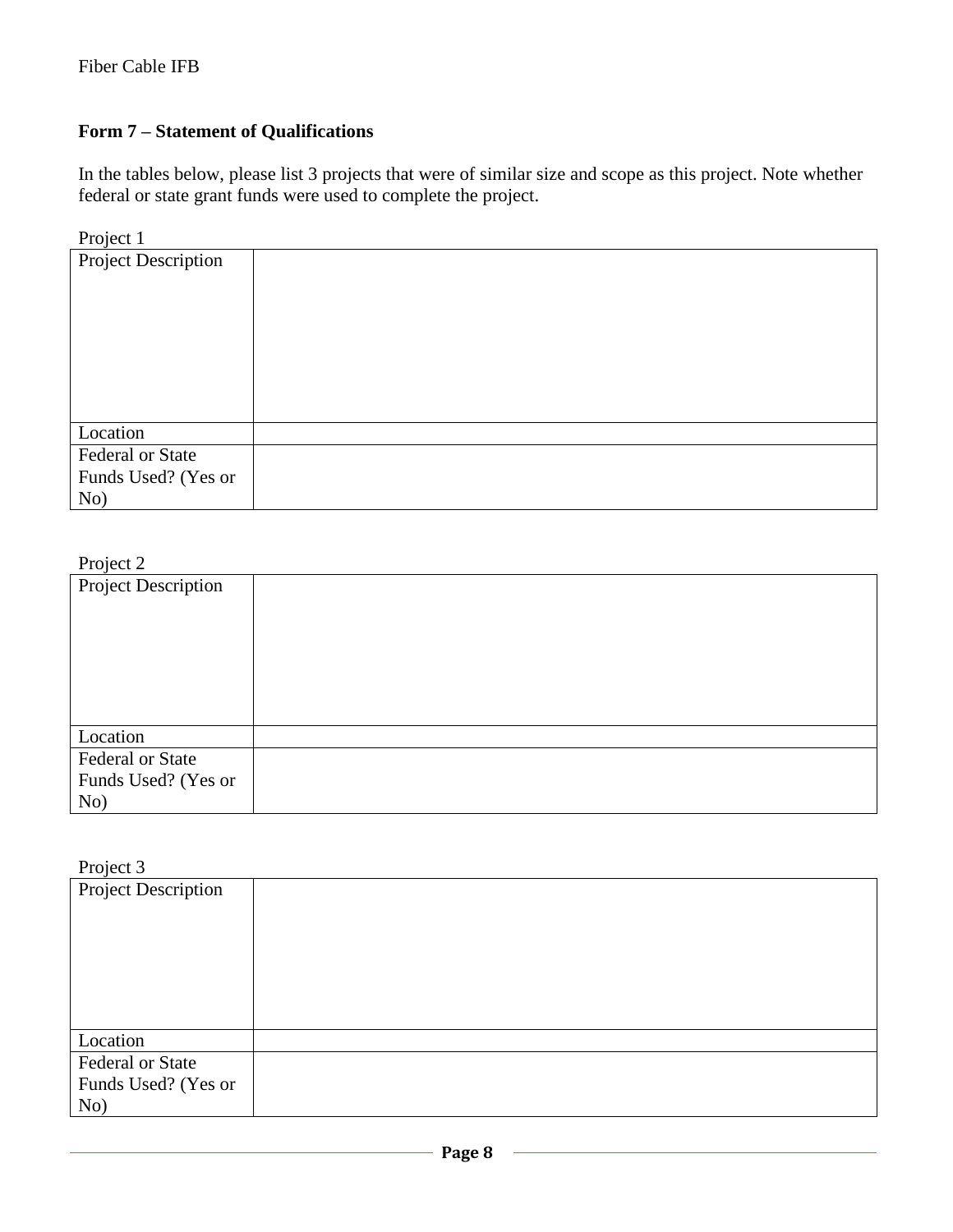Fiber Cable IFB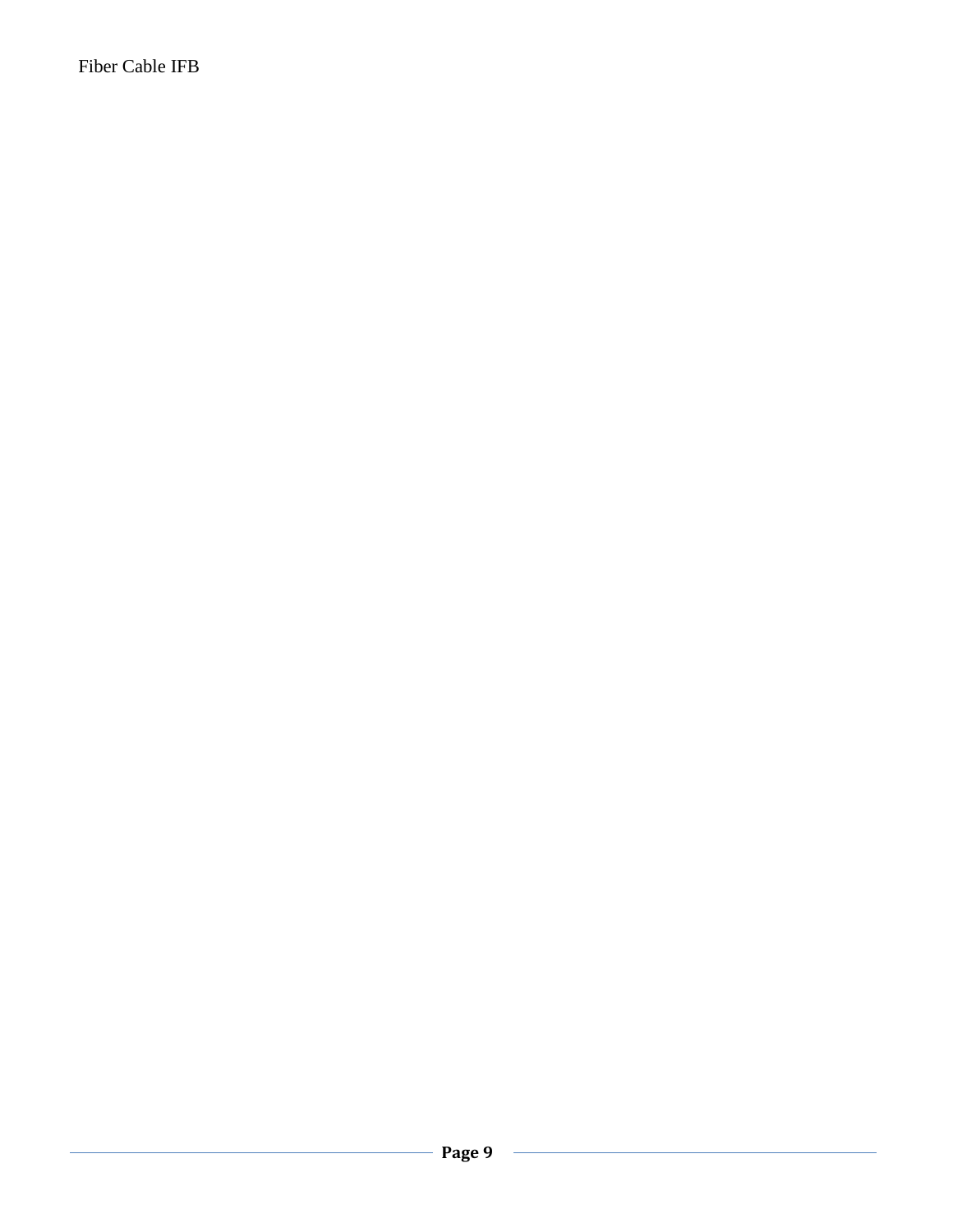#### **Form 8 – Client References**

In the table below, please provide three references that can speak to the respondents ability to complete a project of this size and scope. Note that these references may be contacted by the Authority to establish the respondents ability to perform the work included in this IFB.

| Reference 1                                   |  |
|-----------------------------------------------|--|
| <b>Customer Name</b>                          |  |
| <b>Contact Name</b>                           |  |
| <b>Customer Address</b>                       |  |
| Description of Project Completed for Customer |  |
| <b>Contact Phone Number</b>                   |  |
| Contact e-mail                                |  |

| Reference 2                                   |  |
|-----------------------------------------------|--|
| <b>Customer Name</b>                          |  |
| <b>Contact Name</b>                           |  |
| <b>Customer Address</b>                       |  |
| Description of Project Completed for Customer |  |
| <b>Contact Phone Number</b>                   |  |
| Contact e-mail                                |  |

| Reference 3                                   |  |
|-----------------------------------------------|--|
| <b>Customer Name</b>                          |  |
| <b>Contact Name</b>                           |  |
| <b>Customer Address</b>                       |  |
| Description of Project Completed for Customer |  |
| <b>Contact Phone Number</b>                   |  |
| Contact e-mail                                |  |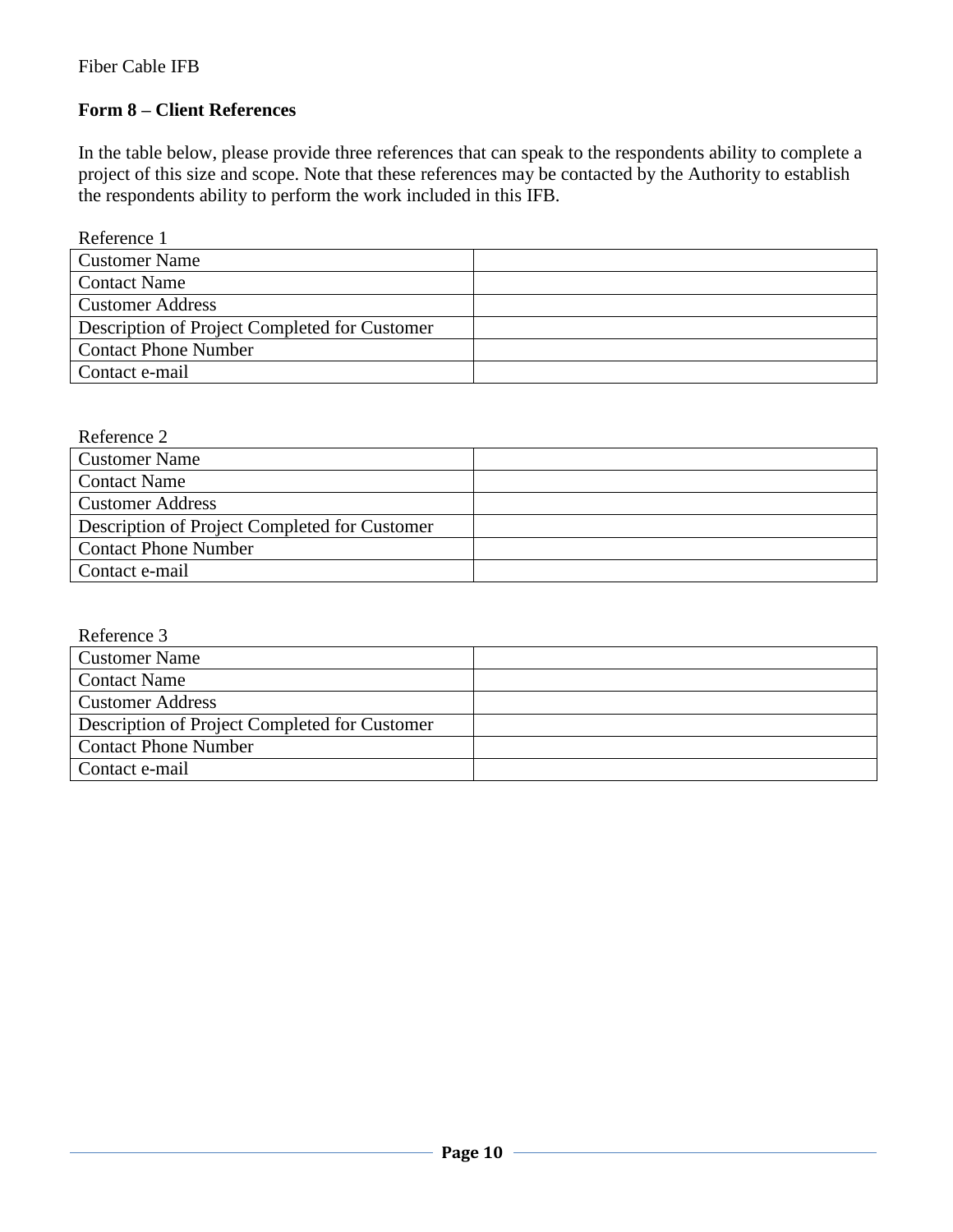### **Form 9 – MWBE Certification**

Please check one of the three boxes below to show your companies MWBE status:

- 1) NY State Certified MWBE Corporation. If this box is checked, please include the MWBE certification in bid response.
- 2)  $\Box$  Non NY State Certified MWBE Corporation, however, we do procure 6% of our materials from certified MWBE Corporations.
- 3) Non MWBE Corporation and can not meet 6% MWBE goal.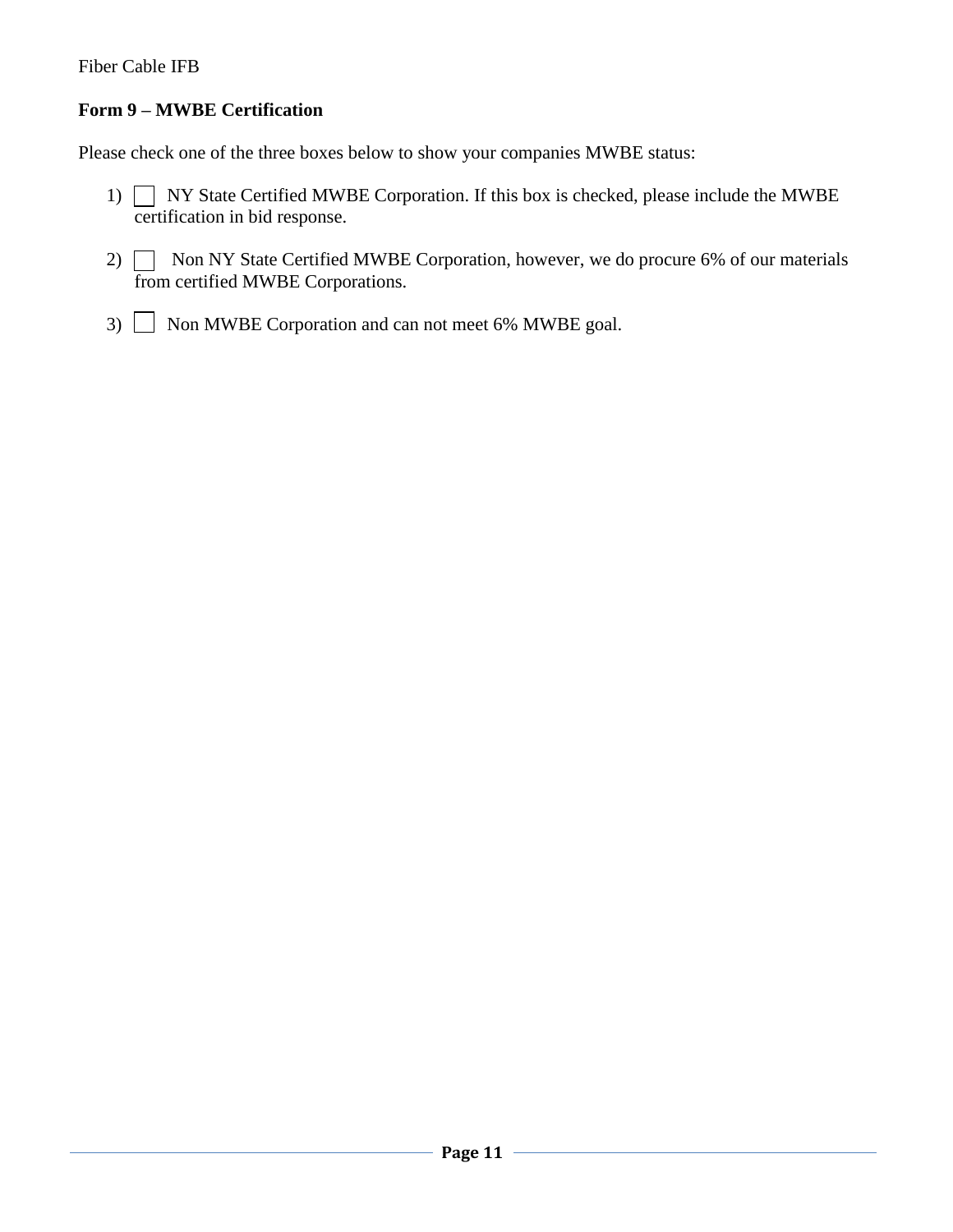# **Form 10 – Exceptions**

Please list all exceptions, if any, to this IFB and the reason for the exception.

|                | Number   IFB Item $#$ | <b>Exception</b> | <b>Reason</b> |
|----------------|-----------------------|------------------|---------------|
|                |                       |                  |               |
| $\overline{2}$ |                       |                  |               |
| 3              |                       |                  |               |
| $\overline{4}$ |                       |                  |               |
| 5              |                       |                  |               |
| 6              |                       |                  |               |
| 7              |                       |                  |               |
| $8\,$          |                       |                  |               |
| 9              |                       |                  |               |
| 10             |                       |                  |               |
| 11             |                       |                  |               |
| 12             |                       |                  |               |
| 13             |                       |                  |               |
| 14             |                       |                  |               |
| 15             |                       |                  |               |